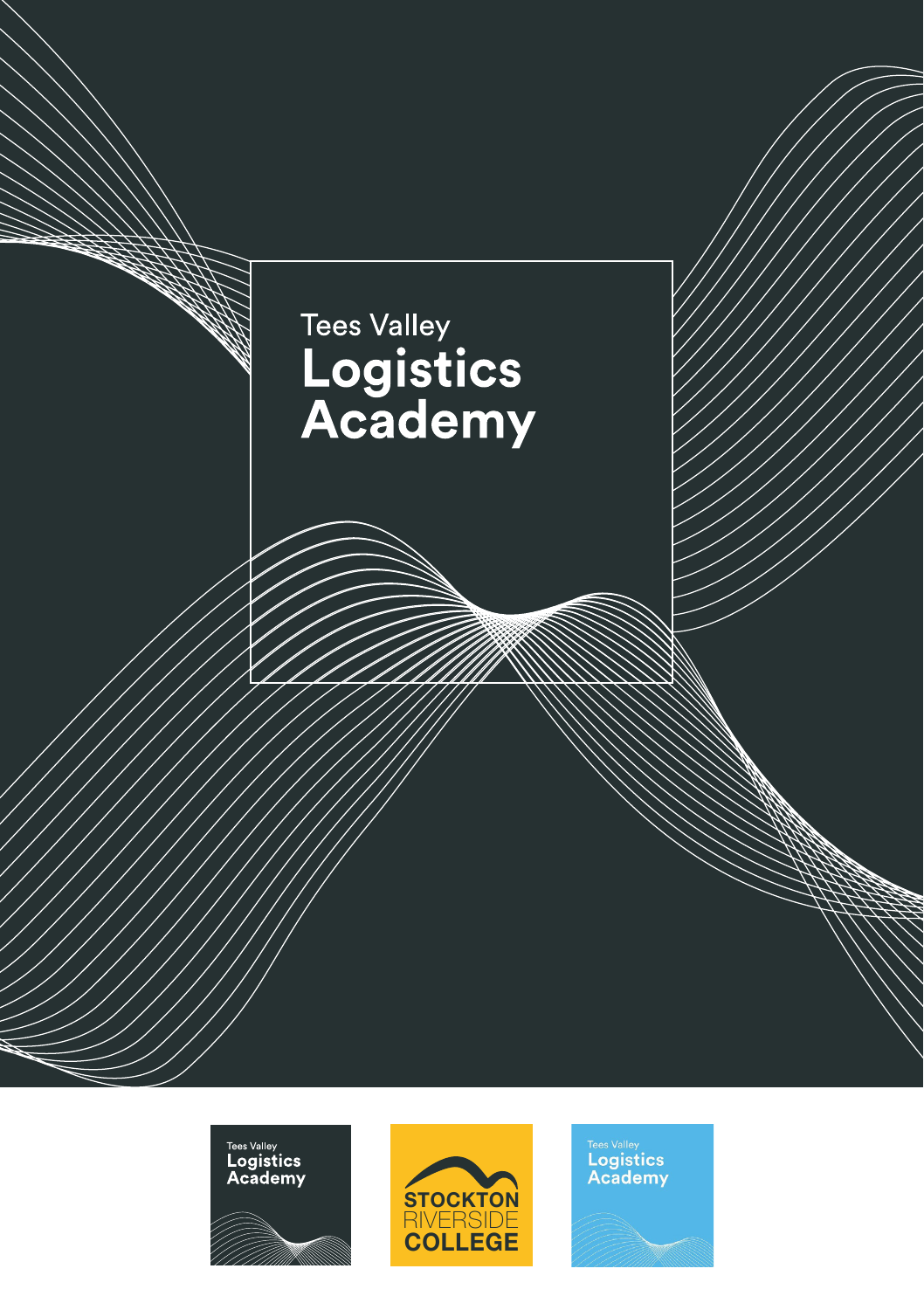# **ABOUT US**

The Tees Valley Logistics Academy has been created to service the demands of the industry by working in close partnership with employers to identify the needs of the sector, offer bespoke training opportunities and help raise awareness among all ages.

Set up in collaboration with Stockton Riverside College, the Academy recognises that logistics is the very lifeblood of the Tees Valley's industrial landscape; that is why it is so important, by working alongside industry employers and experts, we are able to offer a service that responds to real demands.

Our aim is to help tackle the skills shortage in the industry, focusing on six key strands of area development. These are:

- **• School engagement raising young people's awareness of the industry and the many opportunities that exist within it.**
- **• Career Ready this initiative offers 16-18 learners the opportunity to experience the logistics sector whilst continuing their studies. The learners engage directly with employers through site visits, mentoring and work placements.**
- **• Pre-employment and skills providing a range of entry points for those looking to start their career in the industry, including training through sector-based work academies.**
- **• Apprenticeships offering opportunities for both new and existing staff.**
- **• Commercial training providing bespoke training within the workplace that meets the needs of the individual business and its workforce.**
- **• Higher education developing higher level skills, again for new and current staff, encouraging employers to recognise and cultivate talent and raise aspirations within the industry.**

*"The Tees Valley is home to the fourth largest UK port handling 400,000 TEU of container traffic per year. The sector contributes £307m of Gross Value Added (GVA) to the area's economy annually."* 

*- Tees Valley Combined Authority Logistics Report*

*"71% of transport/logistics businesses in the Tees Valley are anticipating growth." - Stockton Riverside College, Logistics LMI Report, 2017*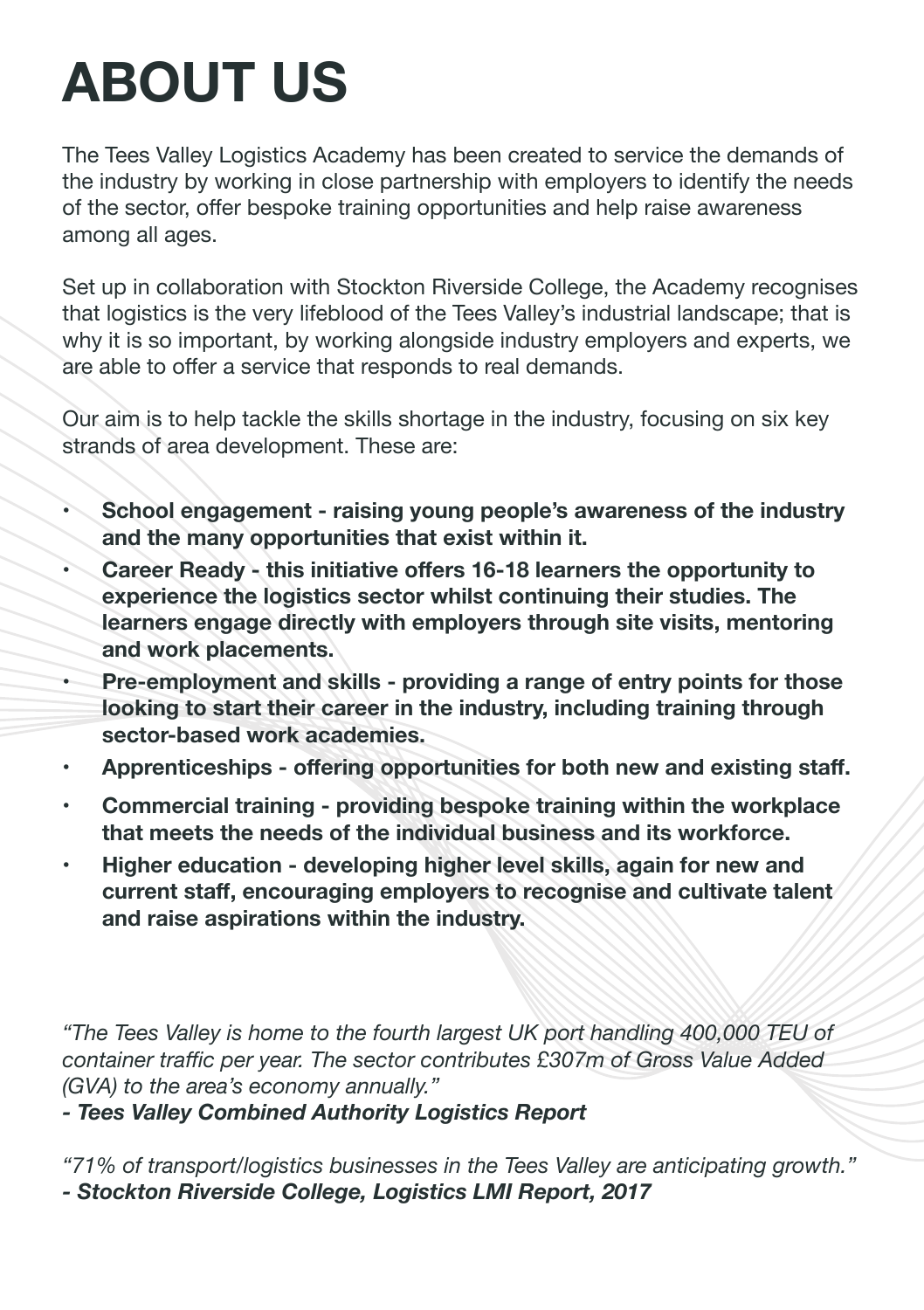#### **14 - 16 SCHOOL ENGAGEMENT**

One of the biggest challenges faced by the logistics sector is that it has an ageing workforce.

Did you know, 60% of drivers are over 45?

And it is estimated that the sector needs over 1.15m new workers by 2020 – with 1m being replacements.

To help spread the word, we deliver a range of events with schools, working with Stockton Riverside College and a range of industry leaders. Through a range of events, such as careers days and school information events, the Tees Valley Logistics Academy aims to raise awareness with year 10 and 11 school pupils, encouraging them to consider logistics when making future career choices. We also aim to utilise the 14-16 alternative curriculum so that school leavers who are looking to work in the sector, will be better prepared and stand out from their peers.

#### **16 - 18 CAREER READY WITH TEES VALLEY LOGISTICS ACADEMY**

Through the Career Ready initiative, and working with a range of industry leaders, the Tees Valley Logistics Academy aims to raise awareness of the sector among young people aged 16-18, and in doing so, encourage them to see it as a viable career option. The young people get the chance to develop their knowledge and skills by taking part in masterclasses, site visits and mentoring opportunities. The Career Ready programme also gives its young learners the chance to get their first taste of work in this highly dynamic sector through a placement or internship.

Benefits of the Career Ready scheme with the Tees Valley Logistics Academy:

- **• Learners are assigned a senior member of a leading logistics company as a mentor.**
- **• Attendance at eight masterclasses delivered by industry leaders.**
- **• Through educational visits the young people see first-hand how the logistics sector operates. Recent trips have included London, NEC in Birmingham and the Northern Rail hub in Newcastle.**
- **• Support to develop employability skills how to be successful at interviews and CV development.**
- **• Experience the world of work through a paid four week summer internship.**
- **• Establish a network of contacts in the sector.**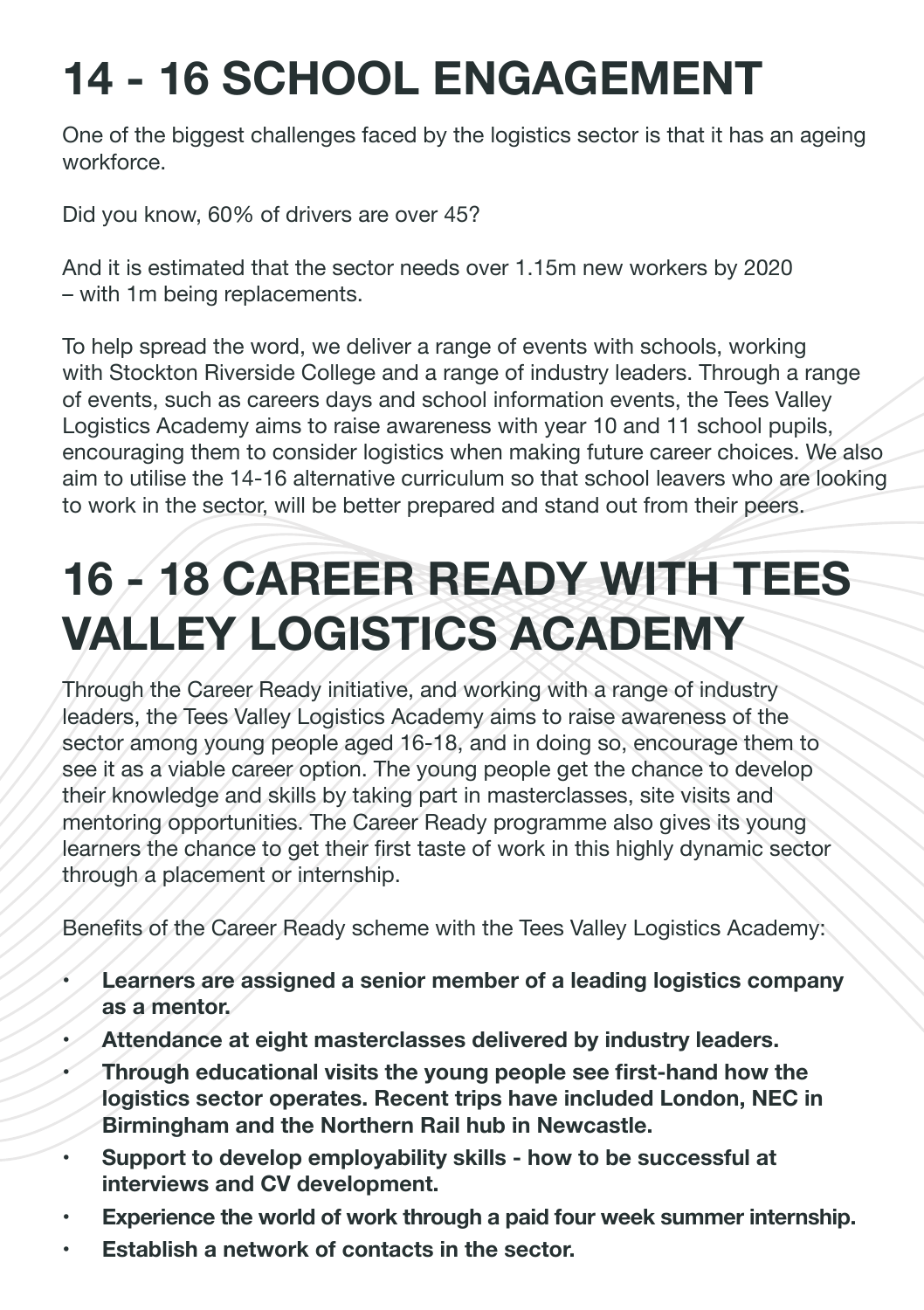# **CAREERS IN LOGISTICS**

**There are many roles within logistics including:** 

**Warehouse and Storage Manager – LGV Driver – Supply Chain Practitioner Transport Planning Technician – Transport Operations Manager** 

**Other roles in logistics include –** 

**Business Administration - Project Management - Leadership and Management – Finance – Human Resources – Information Technology**



"I got to learn about the working environment at PD Ports and how everyone works together in a close knit team in the engineering department. I enjoyed being involved in and seeing many of the projects taking place at PD at the moment and engaging with a variety of different people."

**Emily, Career Ready student, Stockton Riverside College**



"Wajid will leave our operations with a greater understanding of just what it is like to be involved in such a dynamic industry and I am pleased to have been a part of the development of his knowledge and skills. From a company perspective it is imperative that we demonstrate our commitment to the next generation of potential employees and these young people coming into the business provide us with a glimpse of what skills and knowledge they can bring to our operations."

#### **Steve Cockeline, PD Ports**

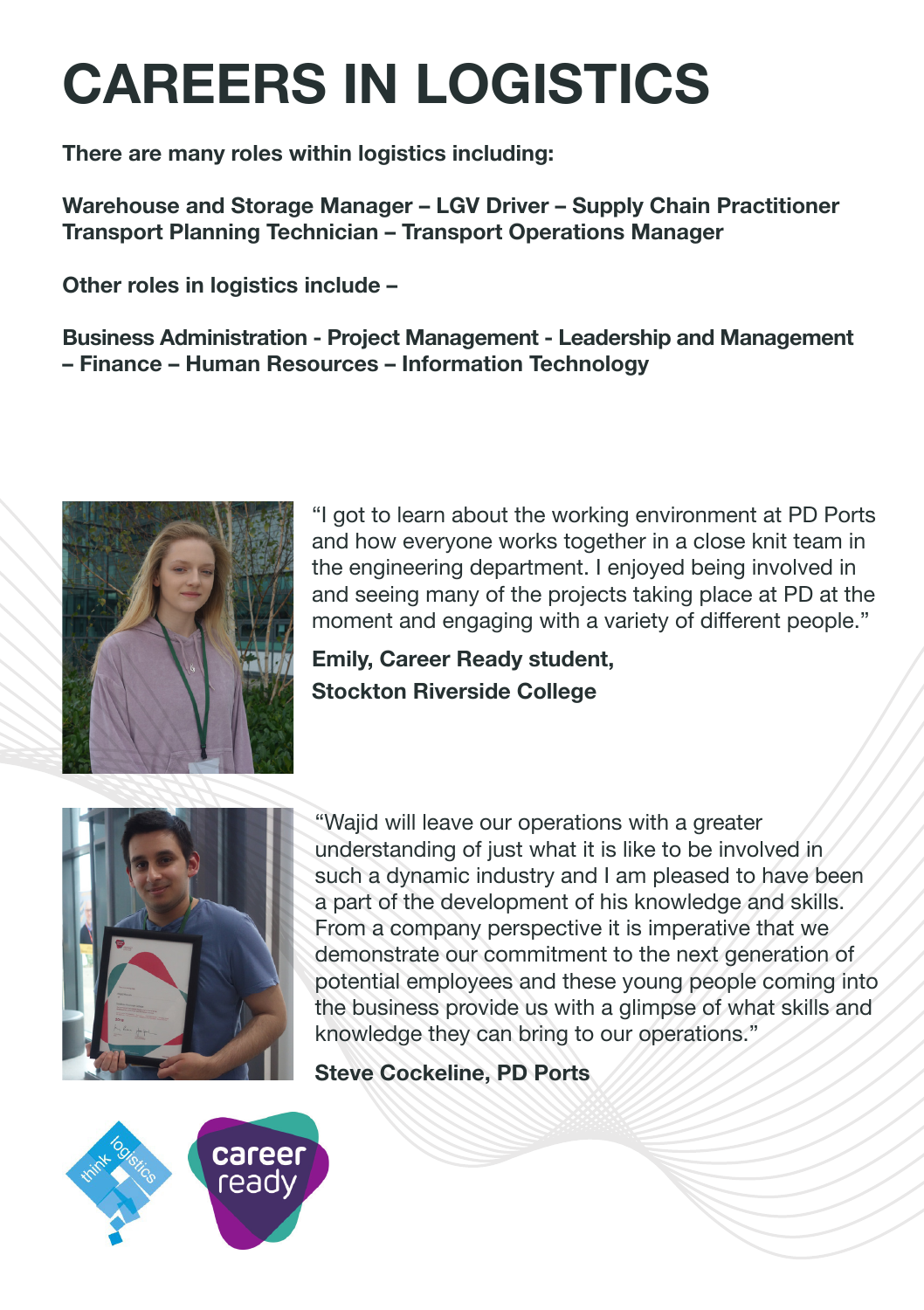## **PRE-EMPLOYMENT & SKILLS**

The Tees Valley Logistics Academy recognises that gaining employment in the logistics sector can be challenging. Working alongside the highly experienced pre-employment team at Stockton Riverside College we aim to support people back into work. We have developed a range of programmes that, combined together, will help to give unemployed people the basic skills they need to embark on a career in logistics.

Areas of training include:

- **• Sector-based work academies**
- **• Recruitment support**
- **• Pre-employment training**
- **• Health and safety**
- **• Introduction to logistics**
- **• Driver training**
- **• Warehousing/storage**
- **• First aid**

*"Since 2014, employment in the transport and communications industry as a whole has fallen by 1.2% in Tees Valley."* 

*- Market Analysis Report: Analysis of the Logistics Sector, Skills Gaps and Current Training Provision in Tees Valley, 2017*

*"The logistics sector employs nearly 850,000 individuals (nearly 3% of the UK's workforce), however less than 10% are 25 and under."* 

*- Skills for Logistics, 2016 Logistics Employment Statistics*

*"In the Tees Valley logistics sector replacement demand between 2016 and 2026 is estimated to be 5,300 jobs." - Skills for Logistics, The Skills Shortage, 2016*

*25% of transport, storage and communications establishments in the Tees Valley reported a vacancy - 19% nationally - UKCES Employer Skills Survey*

*23% of TSC employers in the Tees Valley reported at least one member of staff are not fully proficient - 12% nationally - UKCES Employer Skills Survey*

*The TSC sector reported that 45% of vacancies were skills shortage vacancies - 26% nationally - UKCES Employer Skills Survey*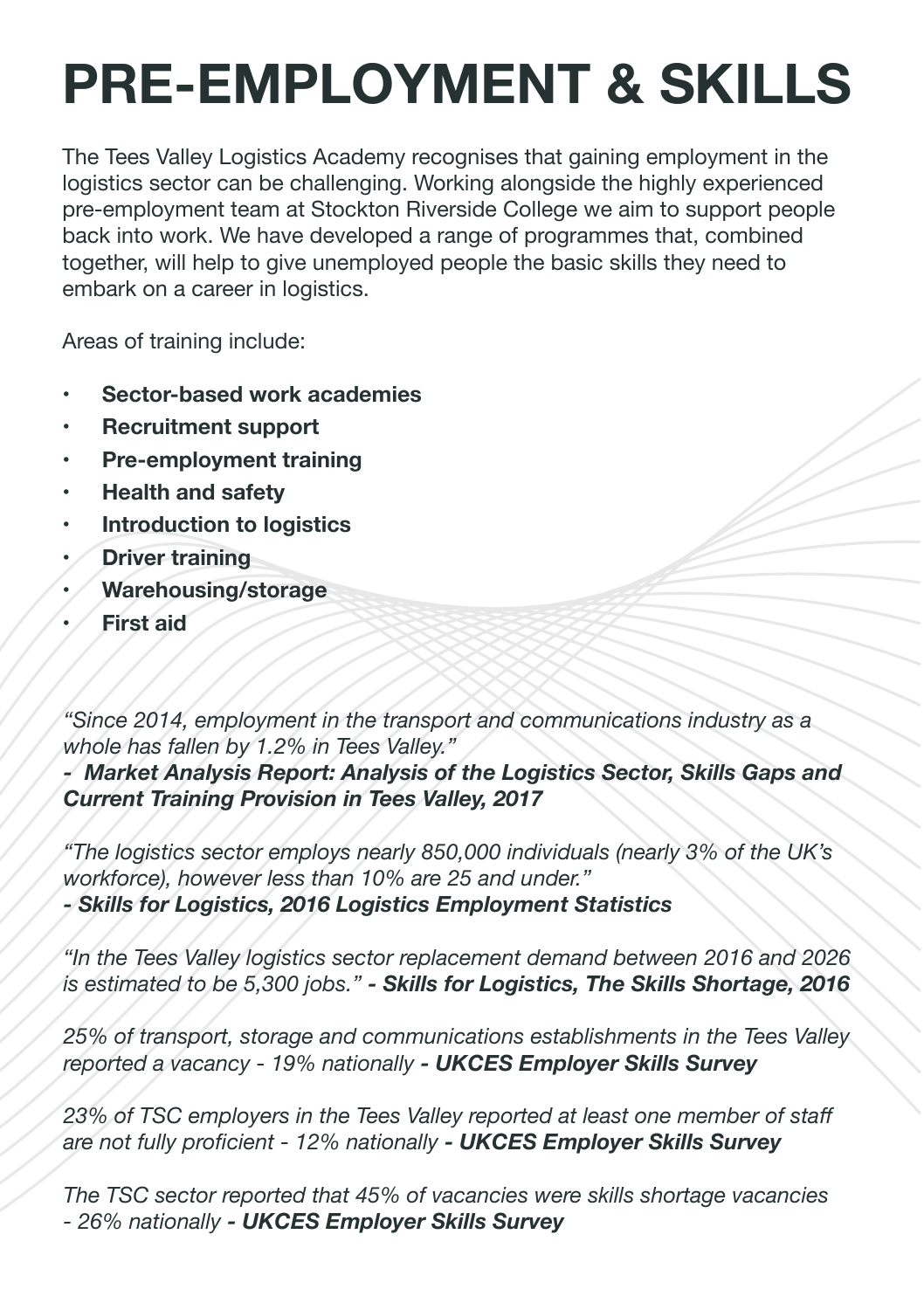## **APPRENTICESHIPS**

At the Tees Valley Logistics Academy we offer a wide range of training opportunities through the apprenticeship route.

Apprenticeships are a great way for employers to either develop the skillset of their existing employees or help future-proof their workforce by giving new apprentices the specific skills required to meet the needs of their business.

We offer a wider range of apprenticeships in areas including:

- **• Warehousing/ storage**
- **• Driver goods vehicles**
- **• Supply chain management**
- **• Traffic office**
- **• Business improvement techniques**
- **• Accounting**
- **• Team leading/management**
- **• Admin/customer service**

Our apprenticeship delivery is supported by Stockton Riverside College.

The Tees Valley Logistics Academy is at the forefront of the apprenticeship reform and supports both levy and non-levy payers with their apprenticeship requirements.



A future in logistics is on the cards for Michael who impressed bosses so much on his work placement he came away with a job offer.

The former NETA Training student who opted to take part in the Career Ready Logistics Academy alongside his studies is now carrying out an apprenticeship in supply chain and warehousing at PD Ports.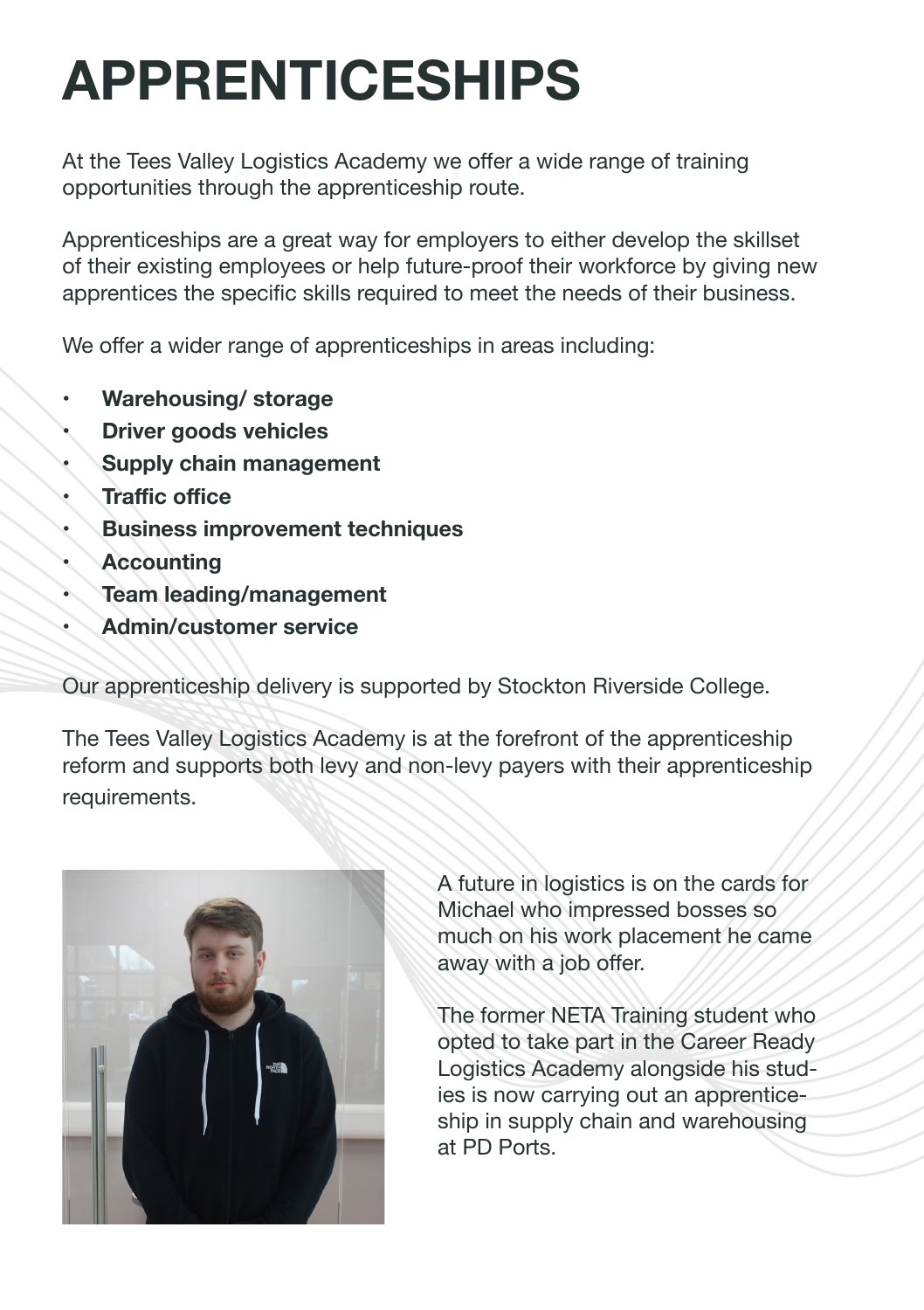# **COMMERCIAL TRAINING**

Talk to us about your company's training needs in the logistics sector. At the Tees Valley Logistics Academy we can provide workplace learning (ESF/commercial) in areas such as:

- **• Drivers CPC**
- **• Dangerous loads**
- **• Fork lift truck**
- **• Customised leadership/management**
- **• Health and safety**
- **• Manual handling**
- **• First aid**

These can be accessed on a bespoke basis or as a 'bolt-on' to the apprenticeship provision.

**• We also offer a wide range of bespoke, accredited and licensed training.**

## **HIGHER EDUCATION**

Whilst still in the early stages higher education in logistics will be a key element in the development of higher level skills in the sector. Higher apprenticeship programmes are being developed on an ongoing basis and the Tees Valley Logistics Academy is at the forefront of these developments. We offer access to:

- **• Foundation degrees in Business and Information and Technology**
- **• Higher Apprenticeships (Supply Chain)**
- **• Degree Apprenticeships (Leadership and Management)**
- **• CMI Management qualifications**
- **• CIPD Human Resources qualifications**
- **• AAT Accountancy**